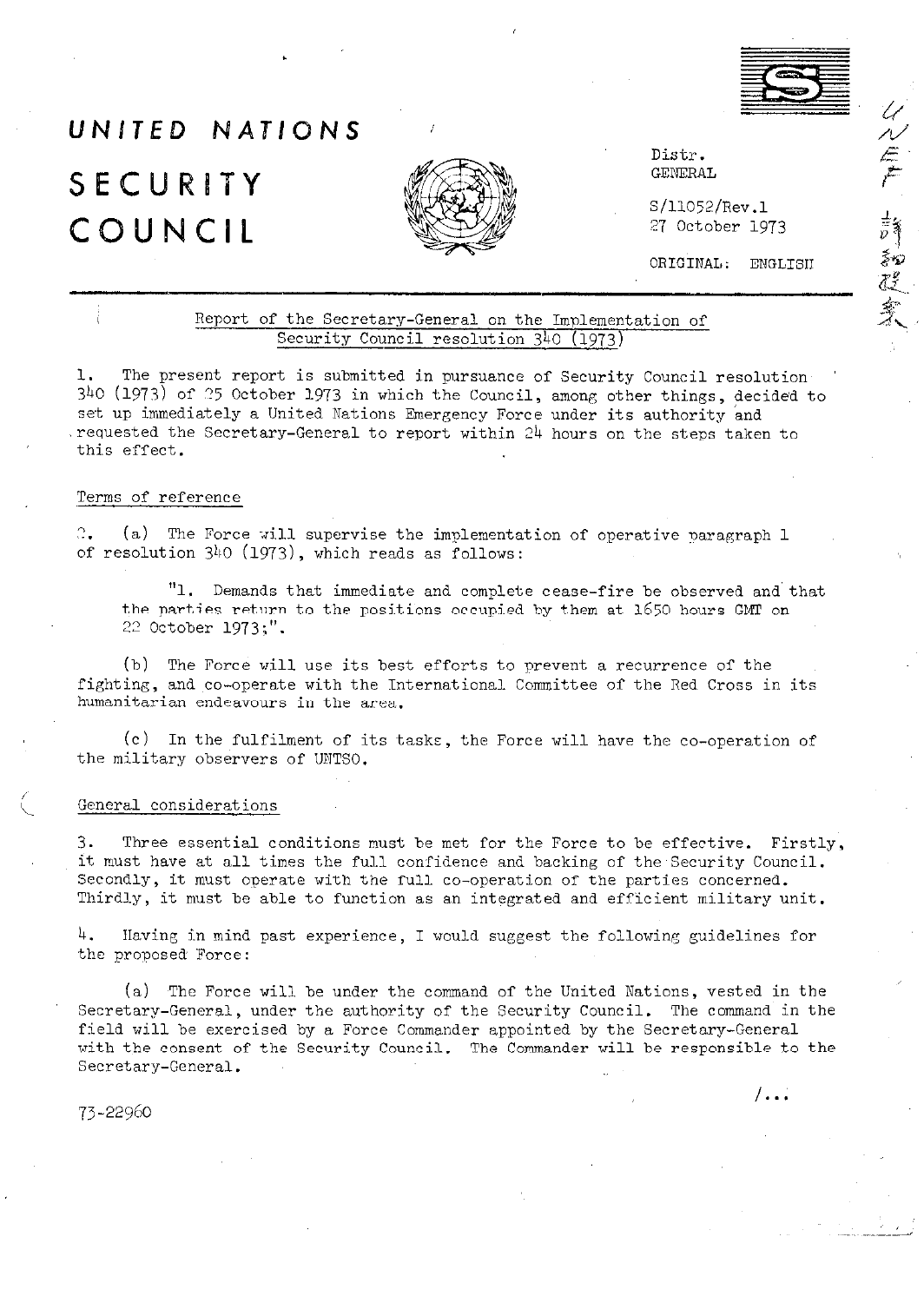S/11052/Rev.l English Page 2

The Secretary-General shall keep the Security Council fully informed of developments relating to the functioning of the Force. All matters which may affect the nature or the continued effective functioning of the Force will be referred to the Council for its decision.

(b) The Force must enjoy the freedom of movement and communication and other facilities that are necessary for the performance of its tasks. The Force and its personnel should be granted all relevant privileges and immunities provided for by the Convention on the Privileges and Immunities of the United Nations. The Force should operate at all times separately from the armed forces of the parties concerned. Consequently separate quarters and, wherever desirable and feasible, 'buffer zones will have to be arranged with the co-operation of the parties. Appropriate agreements on the Status of the Force will have to be concluded with the parties to cover the above requirements.

(c) The Force will be composed of a number of contingents to be provided by selected countries, upon the request of the Secretary-Ger.eral. The contingents will be selected in consultation with the Security Council and with the parties concerned, bearing in mind the accepted principle of equitable geographic representation.

(d) The Force will be provided with weapons of a defensive character only. It shall not use force except in self-defence. Self-defence would include<br>resistance to attempts by forceful means to prevent it from discharging its duties under the mandate of the Security Council. The Force will proceed on the assumption that the parties to the conflict will take all the necessary steps for compliance with the decisions of the Security Council.

(e) In performing its functions, the Force will act with complete impartiality and will avoid actions which could prejudice the rights, claims or positions of the parties concerned which in no way affect the implementation of operative paragraph 1 of resolution 340 (1973) and operative paragraph 1 of resolution 339 (1973).

(f) The supporting personnel of the Force will be provided as a rule by the Secretary-General from among existing United Nations staff. Those personnel will, of course, follow the rules and regulations of the United Nations Secretariat.

#### Proposed plan of action

5. If the Security Council is in agreement with the principles. outlined above, I intend to take the following urgent steps:

(a) I propose, with the consent of the Security Council, to appoint the Commander of the Snergency Force as soon as possible. Pending the Commander's arrival in the mission area, with the consent of the Council given at its meeting of 25 October 1973, I have appointed the Chief of Staff of UNTSO, Major-General E. Siilasvuo, as interim Commander of the Emergency Force, and have asked him to set up a provisional headquarters staff consisting of personnel from UNTSO.

/ . . .